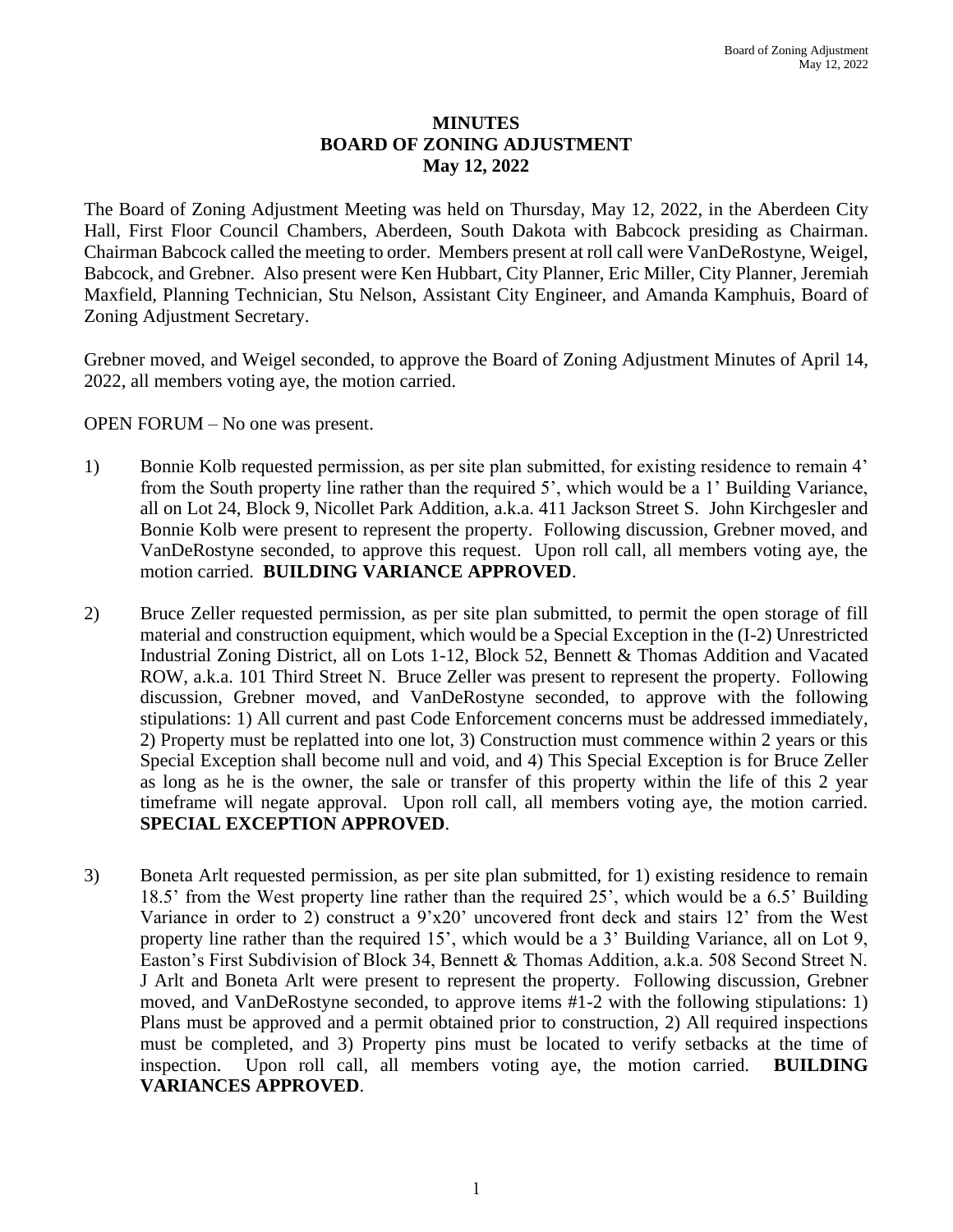- 4) Randall Weber requested permission, as per site plan submitted, to permit the open storage and parking of vehicles, which would be a Special Exception in an (I-2) Unrestricted Industrial Zoning District, all on The West 94'8" of Lots 7-9, Block 37, Bennett & Thomas Addition, a.k.a. 204 Second Street N. Randall Weber and Brian Weber were present to represent the property. Following discussion, Grebner moved, and VanDeRostyne seconded, to approve with the following stipulations: 1) Property must be platted into adjacent "Dino Mart" property and existing freestanding sign structure removed to comply with ordinance, 2) Existing gas canopy and gas pumps must be removed by May 12, 2024. If remainder of Parcel Erickson building is to remain, it must be made aesthetically similar to "Dino Mart" by May 12, 2024 or demolished as indicated in narrative, 3) All parking must take place in designated parking spaces, 4) No parking or storage in corner visibility triangles, 5) Property must be maintained in a neat and orderly manner at all times, 6) Property must be rezoned to (C-2) Highway Commercial District to be consistent with existing "Dino Mart" property, 7) If any landscaping requirements are applicable, they must be completed, and 8) Must provide a minimum rated 2A 20BC multipurpose fire extinguisher for the skid steer storage building. Upon roll call, all members voting aye, the motion carried. **SPECIAL EXCEPTION APPROVED**.
- 5) Randall Weber requested permission, as per site plan submitted, to permit the open storage and parking of vehicles, which would be an Appeal to the Board of Zoning Adjustment in an (R-3) High Density Residential Zoning District, all on Lot 4, Block 14, North Aberdeen Addition, a.k.a. 211 First Street N. Randall Weber and Brian Weber were present to represent the property. Following discussion, Weigel moved, and Grebner seconded, to deny this request. Upon roll call, VanDeRostyne aye, Weigel aye, Babcock aye, Grebner nay (3 aye, 1 nay), the motion failed. Following further discussion, Grebner moved, and VanDeRostyne seconded, to approve with the following stipulations: 1) The now graveled area must be paved with asphalt or concrete, 2) The now existing fence must be maintained, or replaced if taken down, so that a fence is on the north and south side of the indicated area at all times, 3) this parking area is limited to employees and 3 courtesy vehicles only, 5) no parking in the remainder east grass lot, 4) must keep grass area east of parking space maintained at all times, 5) must get approval for landscaping requirements, and 6) drainage flow must be on lot, not neighbors' properties. Upon roll call, VanDeRostyne aye, Weigel nay, Babcock aye, and Grebner aye (3 aye, 1 nay), the motion failed. No further action taken.
- 6) Dwight Syverson and Michael Herman requested permission, as per site plan submitted, to permit two existing accessory structures totaling 1392sf in size rather than the permitted 744sf to remain on the property, which would be an Appeal to the Board of Zoning Adjustment, all on Lot 2, Tarrell-Syverson First Subdivision, a.k.a. 1121 Cochrane Street S. Mike Herman was present to represent the property. Following discussion, Grebner moved, and VanDeRostyne seconded, to approve with the following stipulations: 1) A permit must be obtained prior to work commencing, 2) All required inspections must be completed, and 3) All work to bring into compliance must be completed by June 15, 2022 as stated in application. Upon roll call, all members voting aye, the motion carried. **APPEAL APPROVED**.
- 7) The Aberdeen Development Corporation and Summit Contracting request permission, as per site plan submitted to 1) construct three mini-storage and mini-warehouse buildings in addition to a contractors shop, which would be an Appeal to the Board of Zoning Adjustment in the (I-2) Unrestricted Industrial Zoning District, and 2) to construct three mini-storage/mini-warehouse